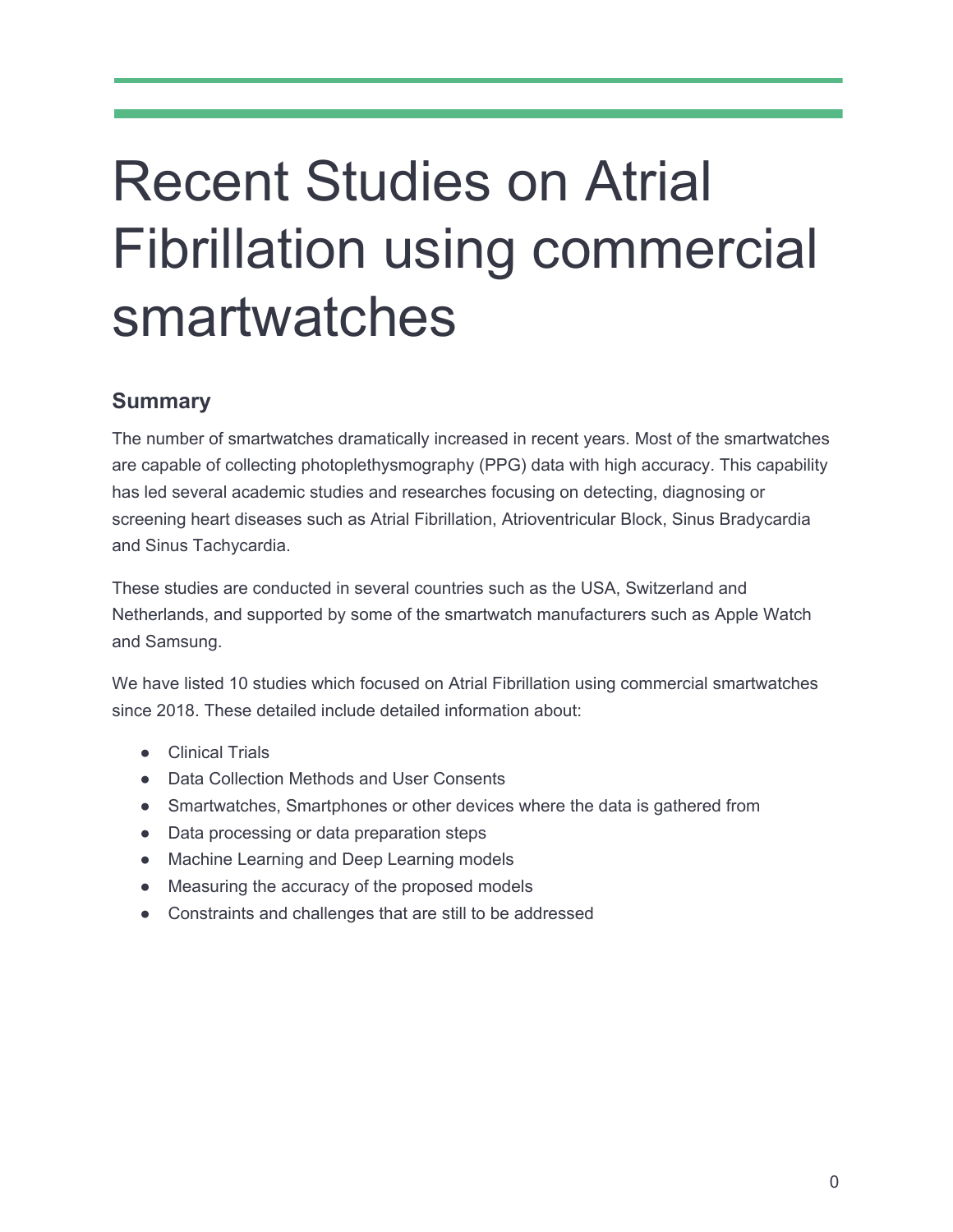# **1- Passive Detection of Atrial Fibrillation Using a Commercially Available Smartwatch**

Tison, Geoffrey H., et al. "Passive detection of atrial fibrillation using a commercially available smartwatch." JAMA cardiology3.5 (2018): 409-416.

## **OBJECTIVE**

To develop and validate a deep neural network to detect AF using smartwatch data.

#### DESIGN, SETTING, AND PARTICIPANTS

In this multinational cardiovascular remote cohort study coordinated at the University of California, San Francisco, smartwatches were used to obtain heart rate and step count data for algorithm development. A total of 9750 participants enrolled in the Health eHeart Study and 51 patients undergoing cardioversion at the University of California, San Francisco, were enrolled between February 2016 and March 2017. A deep neural network was trained using a method called heuristic pretraining in which the network approximated representations of the R-R interval (ie, time between heartbeats) without manual labeling of training data. Validation was performed against the reference standard 12-lead electrocardiography (ECG) in a separate cohort of patients undergoing cardioversion. A second exploratory validation was performed using smartwatch data from ambulatory individuals against the reference standard of self-reported history of persistent AF. Data were analyzed from March 2017 to September 2017.

#### MAIN OUTCOMES AND MEASURES

The sensitivity, specificity, and receiver operating characteristic C statistic for the algorithm to detect AF were generated based on the reference standard of 12-lead ECG–diagnosed AF.

## **RESULTS**

Of the 9750 participants enrolled in the remote cohort, including 347 participants with AF, 6143 (63.0%) were male, and the mean (SD) age was 42 (12) years. There were more than 139 million heart rate measurements on which the deep neural network was trained. The deep neural network exhibited a C statistic of 0.97 to detect AF against the reference standard 12-lead ECG–diagnosed AF in the external validation cohort of 51 patients undergoing cardioversion; sensitivity was 98.0% and specificity was 90.2%. In an exploratory analysis relying on self-report of persistent AF in ambulatory participants, the C statistic was 0.72; sensitivity was 67.7% and specificity was 67.6%.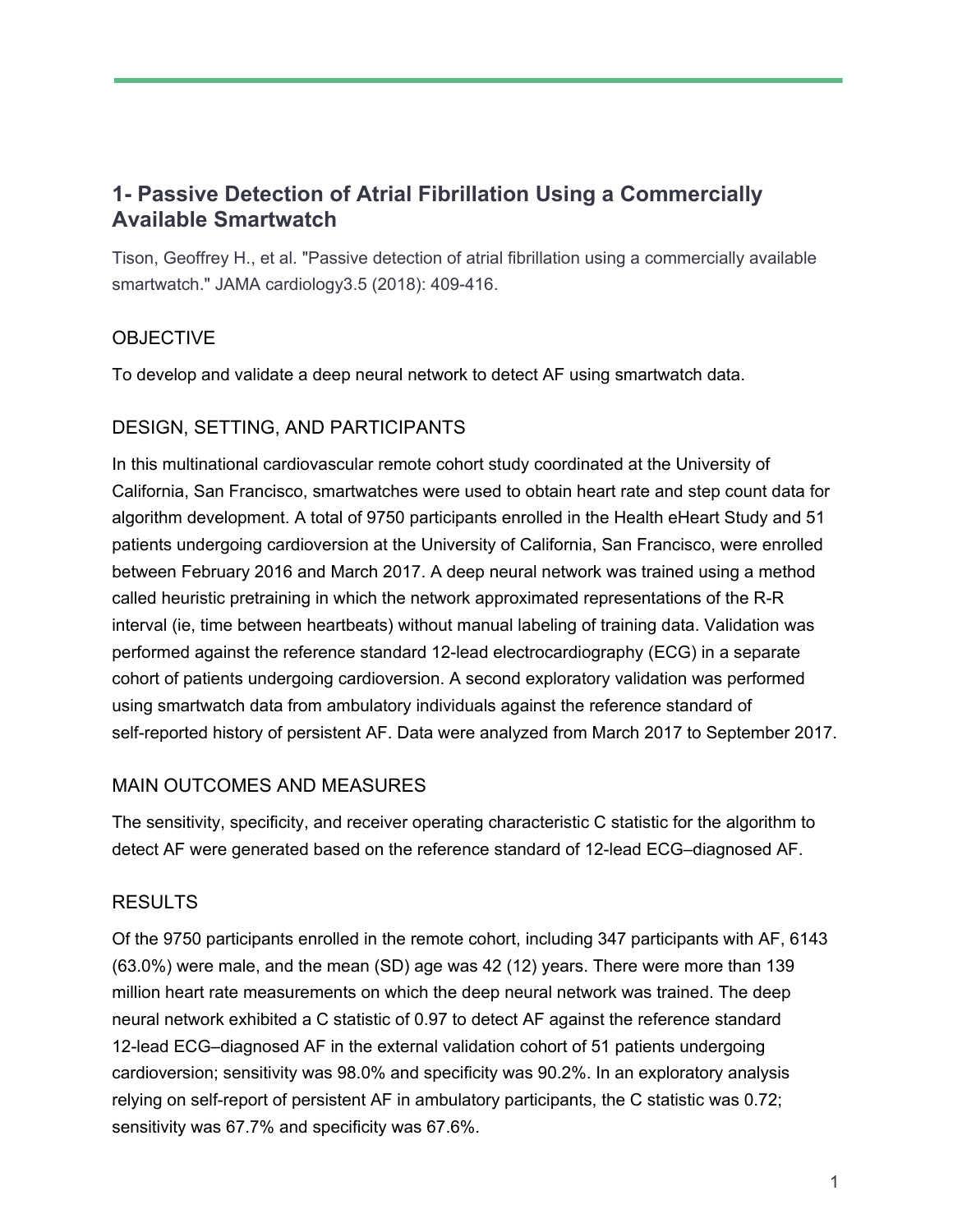## CONCLUSIONS AND RELEVANCE

This proof-of-concept study found that smartwatch photoplethysmography coupled with a deep neural network can passively detect AF but with some loss of sensitivity and specificity against a criterion-standard ECG. Further studies will help identify the optimal role for smartwatch-guided rhythm assessment.

# **2- End-to-end Deep Learning from Raw Sensor Data: Atrial Fibrillation Detection using Wearables**

Gotlibovych, Igor, et al. "End-to-end Deep Learning from Raw Sensor Data: Atrial Fibrillation Detection using Wearables." arXiv preprint arXiv:1807.10707 (2018).

# DATA COLLECTION

The authors collaborated with the University of California, San Francisco (UCSF) Division of Cardiology to record a range of signals as patients undergo cardioversion - a medical procedure that restores normal sinus rhythm (NSR) in patients with AFib through electric shocks.

## METHOD AND RESULT

A convolutional-recurrent neural network architecture with long short-term memory for real-time processing and classification of digital sensor data is proposed. The network implicitly performs typical signal processing tasks such as ltering and peak detection, and learns time-resolved embeddings of the input signal. A prototype multi-sensor wearable device is used to collect over 180 h of photoplethysmography (PPG) data sampled at 20 Hz, of which 36 h are during atrial fibrillation (AFib). End-to-end learning is used to achieve state-of-the-art results in detecting AFib from raw PPG data. For classification labels output every 0.8 s, an area under ROC curve of 0.9999 is demonstrated, with false positive and false negative rates both below 2 × 10−3 . This constitutes a significant improvement on previous results utilising domain-specific feature engineering, such as heart rate extraction, and brings large-scale atrial fibrillation screenings within imminent reach.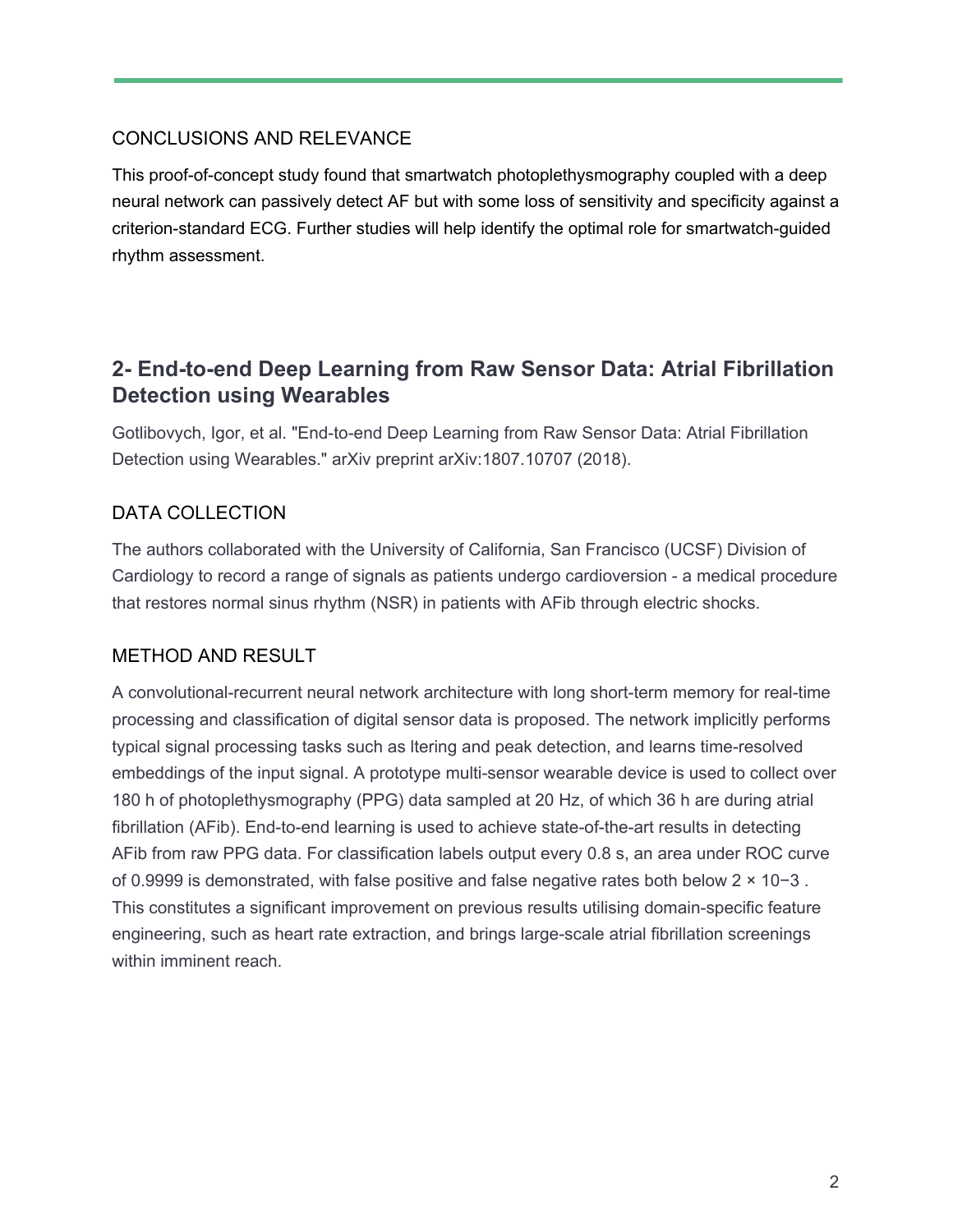# **3- Detection of atrial fibrillation with a smartphone camera: first prospective, international, two-centre, clinical validation study (DETECT AF PRO)**

Brasier, Noé, et al. "Detection of atrial fibrillation with a smartphone camera: first prospective, international, two-centre, clinical validation study (DETECT AF PRO)." Ep Europace 21.1 (2018): 41-47.

This study is completed in University Hospital, Basel, Switzerland.

# **OBJECTIVE**

Early detection of atrial fibrillation (AF) is essential for stroke prevention. Emerging technologies such as smartphone cameras using photoplethysmography (PPG) and mobile, internet-enabled electrocardiography (iECG) are effective for AF screening. This study compared a PPG-based algorithm against a cardiologist's iECG diagnosis to distinguish between AF and sinus rhythm (SR).

## METHODS AND RESULTS

In the prospective, two-centre, international, clinical validation study, they recruited in-house patients with presumed AF and matched controls in SR at two university hospitals in Switzerland and Germany. In each patient, a PPG recording on the index fingertip using a regular smartphone camera followed by iECG was obtained. Photoplethysmography recordings were analysed using an automated algorithm and compared with the blinded cardiologist'S iECG diagnosis. Of 672 patients recruited, 80 were excluded mainly due to insufficient PPG/iECG quality, leaving 592 patients (SR:  $n = 344$ , AF:  $n = 248$ ). Based on 5 min of PPG heart rhythm analysis, the algorithm detected AF with a sensitivity of 91.5% (95% confidence interval 85.9–95.4) and specificity of 99.6% (97.8–100). By reducing analysis time to 1 min, sensitivity was reduced to 89.9% (85.5–93.4) and specificity to 99.1% (97.5–99.8). Correctly classified rate was 88.8% for 1-min PPG analysis and dropped to 60.9% when the threshold for the analysed file was set to 5 min of good signal quality.

## **CONCLUSION**

This is the first prospective clinical two-centre study to demonstrate that detection of AF by using a smartphone camera alone is feasible, with high specificity and sensitivity. Photoplethysmography signal analysis appears to be suitable for extended AF screening.

## CLINICAL TRIAL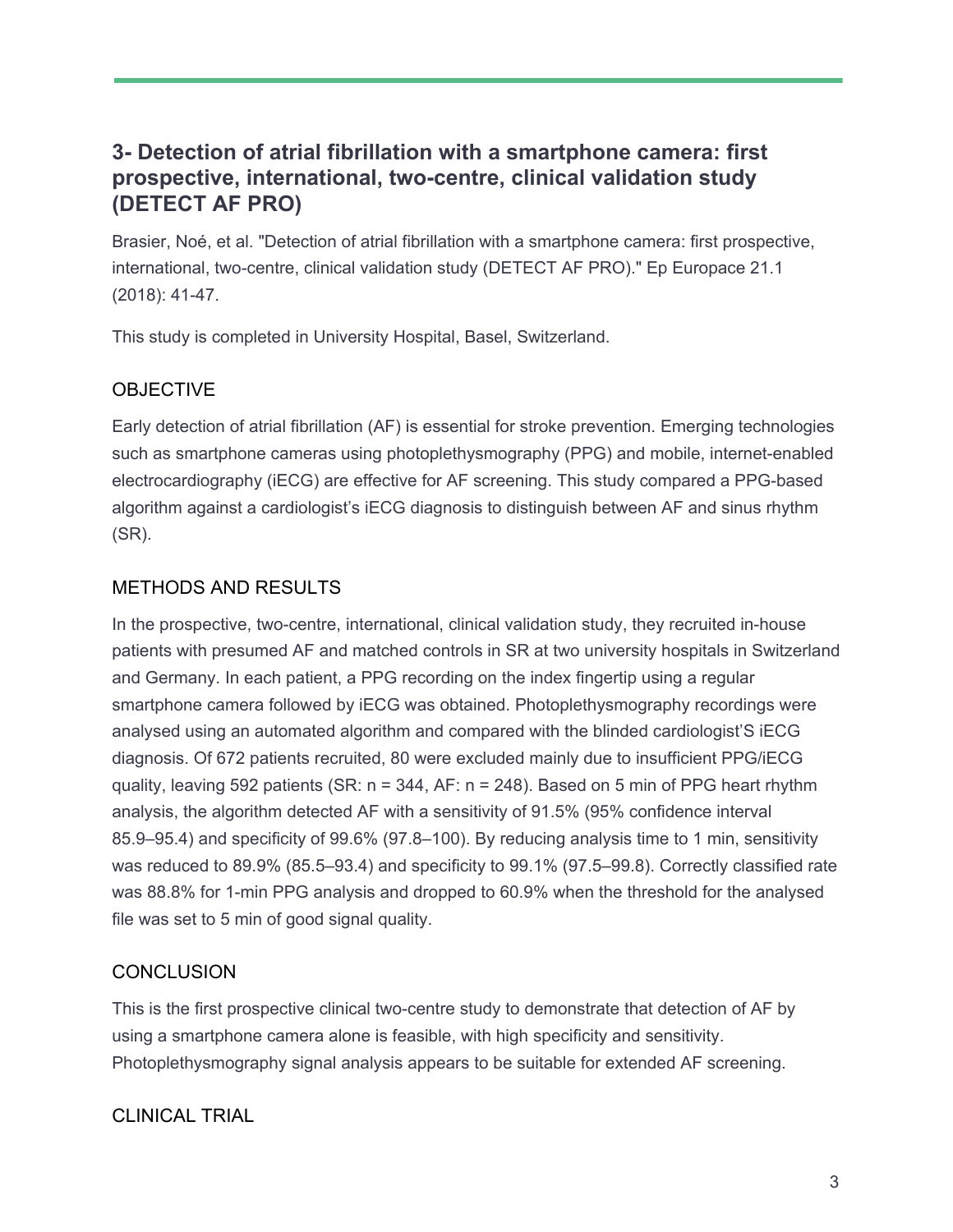ClinicalTrials.gov, number NCT02949180, <https://clinicaltrials.gov/ct2/show/NCT02949180>.

# **4- Atrial Fibrillation Detection Using a Novel Cardiac Ambulatory Monitor Based on Photo**-**Plethysmography at the Wrist**

Bonomi, Alberto G., et al. "Atrial Fibrillation Detection Using a Novel Cardiac Ambulatory Monitor Based on Photo-Plethysmography at the Wrist." Journal of the American Heart Association 7.15 (2018): e009351.

This study is completed in Netherlands, TU/e, Catharina Hospital, and Philips Electronics Nederland B.V.. This study examined the accuracy of a novel approach for AF detection using photo-plethysmography signals measured from a wrist-based wearable device.

## Methods and Results

ECG and contemporaneous pulse data were collected from 2 cohorts of AF patients: AF patients (n=20) undergoing electrical cardioversion (ECV) and AF patients (n=40) that were prescribed for 24 hours ECG Holter in outpatient settings (HOL). Photo-plethysmography and acceleration data were collected at the wrist and processed to determine the inter-pulse interval and discard inter-pulse intervals in presence of motion artifacts. A Markov model was deployed to assess the probability of AF given irregular pattern in inter-pulse interval sequences. The AF detection algorithm was evaluated against clinical rhythm annotations of AF based on ECG interpretation. Photo-plethysmography recordings from apparently healthy volunteers (n=120) were used to establish the false positive AF detection rate of the algorithm. A total of 42 and 855 hours (AF: 21 and 323 hours) of photo-plethysmography data were recorded in the ECV and HOL cohorts, respectively. AF was detected with >96% accuracy (ECV, sensitivity=97%; HOL, sensitivity=93%; both with specificity=100%). Because of motion artifacts, the algorithm did not provide AF classification for 44±16% of the monitoring period in the HOL group. In healthy controls, the algorithm demonstrated a <0.2% false positive AF detection rate.

## **Conclusions**

A novel algorithm analyzing pulse data from a wrist-wearable device can accurately detect pulse irregularities associated with AF. Findings suggest that wrist-based wearables capable of pulse monitoring can be used as long-term monitors for AF and thereby enhance detection of paroxysmal AF and assessment of AF burden among patients affected by this dysrhythmia.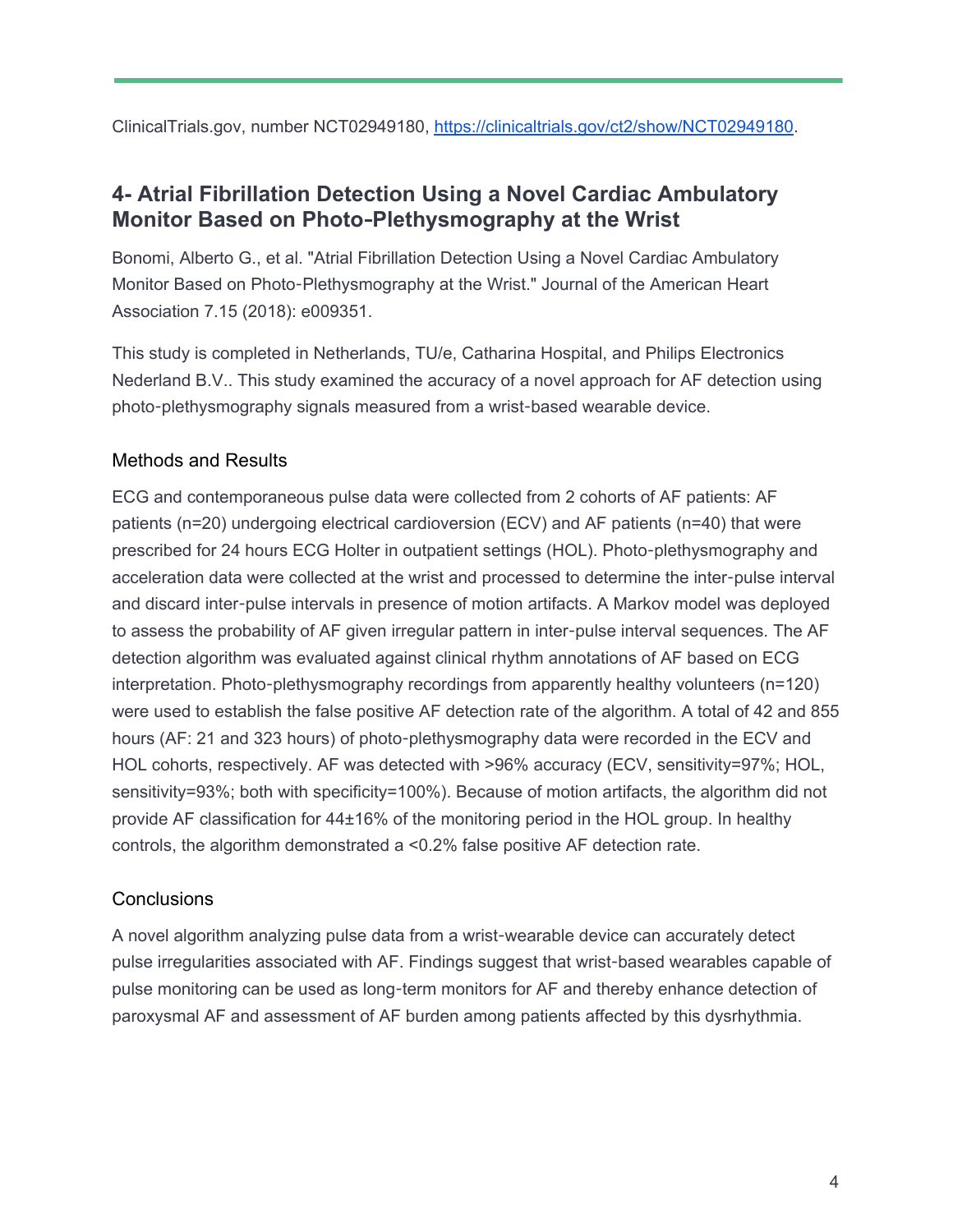# **5- Diagnostic Performance of a Smartphone**-**Based Photoplethysmographic Application for Atrial Fibrillation Screening in a Primary Care Setting**

Chan, Pak-Hei, et al. "Diagnostic performance of a smartphone-based photoplethysmographic application for atrial fibrillation screening in a primary care setting." Journal of the American Heart Association 5.7 (2016): e003428.

#### **Background**

Diagnosing atrial fibrillation (AF) before ischemic stroke occurs is a priority for stroke prevention in AF. Smartphone camera–based photoplethysmographic (PPG) pulse waveform measurement discriminates between different heart rhythms, but its ability to diagnose AF in real-world situations has not been adequately investigated. They sought to assess the diagnostic performance of a standalone smartphone PPG application, Cardiio Rhythm, for AF screening in primary care setting.

#### Methods and Results

Patients with hypertension, with diabetes mellitus, and/or aged ≥65 years were recruited. A single-lead ECG was recorded by using the AliveCor heart monitor with tracings reviewed subsequently by 2 cardiologists to provide the reference standard. PPG measurements were performed by using the Cardiio Rhythm smartphone application. AF was diagnosed in 28 (2.76%) of 1013 participants. The diagnostic sensitivity of the Cardiio Rhythm for AF detection was 92.9% (95% CI] 77–99%) and was higher than that of the AliveCor automated algorithm (71.4% [95% CI 51–87%]). The specificities of Cardiio Rhythm and the AliveCor automated algorithm were comparable (97.7% [95% CI: 97–99%] versus 99.4% [95% CI 99–100%]). The positive predictive value of the Cardiio Rhythm was lower than that of the AliveCor automated algorithm (53.1% [95% CI 38–67%] versus 76.9% [95% CI 56–91%]); both had a very high negative predictive value (99.8% [95% CI 99–100%] versus 99.2% [95% CI 98–100%]).

#### **Conclusions**

The Cardiio Rhythm smartphone PPG application provides an accurate and reliable means to detect AF in patients at risk of developing AF and has the potential to enable population-based screening for AF.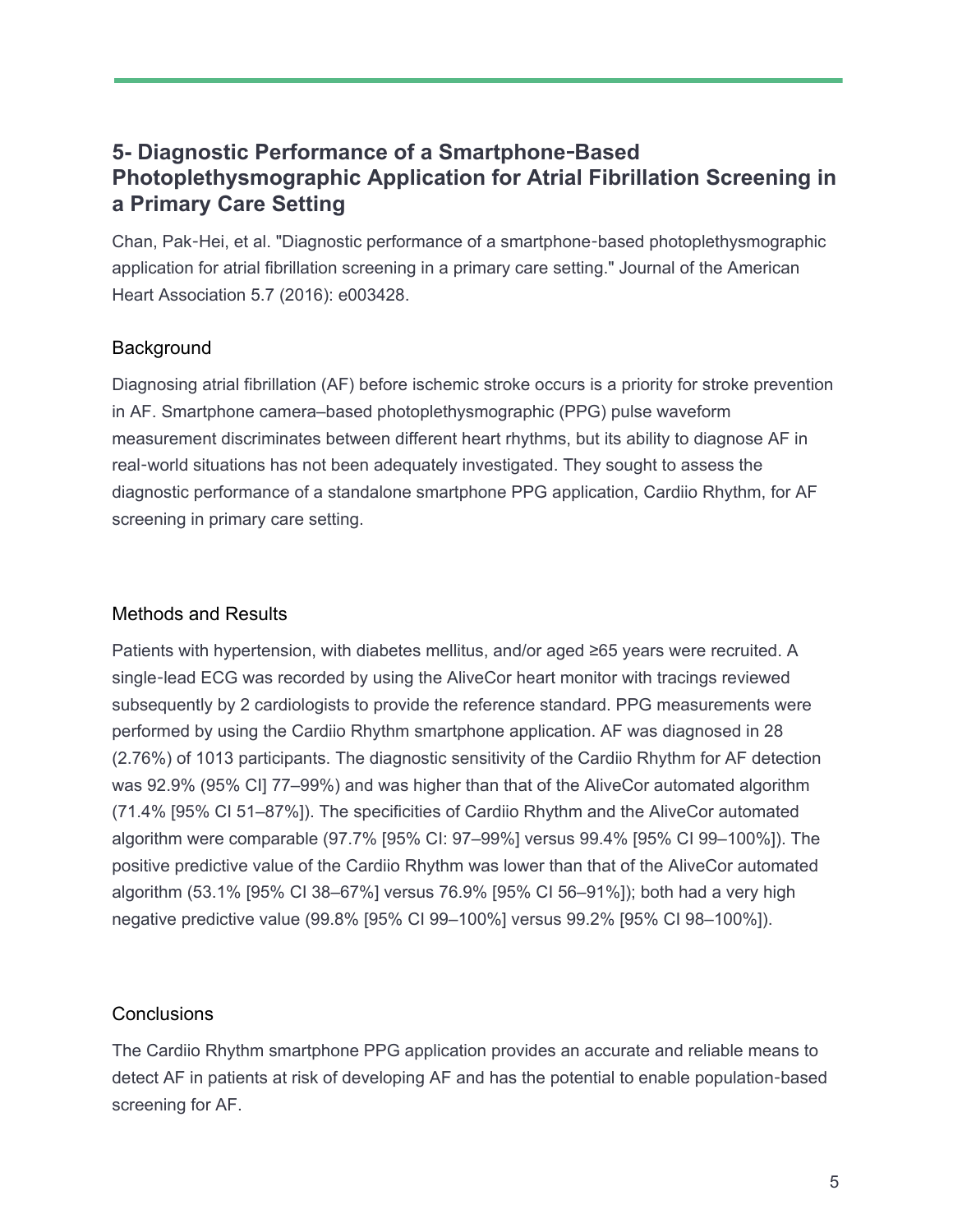# **6- Ambulatory Atrial Fibrillation Monitoring Using Wearable Photoplethysmography with Deep Learning**

Voisin, Maxime, et al. "Ambulatory Atrial Fibrillation Monitoring Using Wearable Photoplethysmography with Deep Learning." arXiv preprint arXiv:1811.07774 (2018).

This study is done jointly with Samsung Strategy and Innovation Center and Stanford University.

#### Data collection

All PPGs are recorded using a Samsung wrist-wearable device with a sampling frequency of 20 Hz. The device also records tri-axial acceleration, which is used in Section 4.2 to evaluate the model's robustness to motion artifacts. In the clinician-annotated dataset, the reference ECG is collected from a single-lead, continuous monitoring patch with a sampling frequency of 500Hz. Each ECG is fully annotated by an ECG technician. The expert technician highlights segments of the continuous signal and marks them as corresponding to one of 10 rhythm classes: 8 heart arrhythmias, normal sinus rhythm and noise. All rhythms were labeled from their corresponding onset to offset, resulting in a full segmentation of the ECG. The noise label is assigned when it is impossible to identify the underlying rhythm from the ECG.

#### **Results**

They develop an algorithm that accurately detects Atrial Fibrillation (AF) episodes from photoplethysmograms (PPG) recorded in ambulatory free-living conditions. We collect and annotate a dataset containing more than 4000 hours of PPG recorded from a wrist-worn device. Using a 50-layer convolutional neural network, we achieve a test AUC of 95% and show robustness to motion artifacts inherent to PPG signals. Continuous and accurate detection of AF from PPG has the potential to transform consumer wearable devices into clinically useful medical monitoring tools.

# **7- Sensor analytics for interpretation of EKG signals**

Kalgotra, Pankush, et al. "Sensor analytics for interpretation of ekg signals." Expert Systems with Applications (2019).

#### Motivation and Objectives

Smartphones are emerging as personal fitness assistants, collecting data through in-built or external sensors. The next frontier for these devices is to use advanced sensors and machine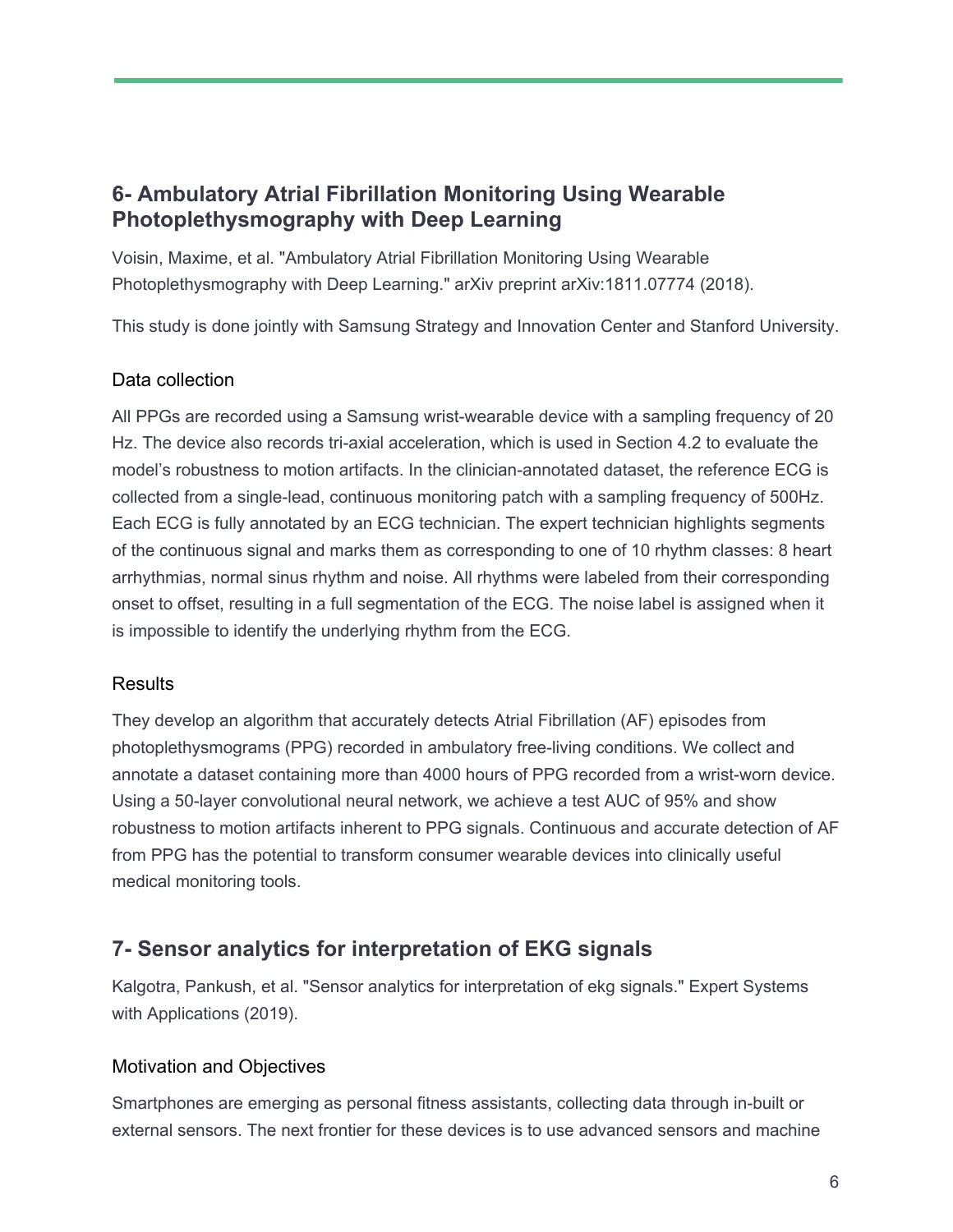learning algorithms to offer more personalized and advanced medical assessments. Along these lines, the objective of this paper is to develop a multi-label classification model to detect heart complications through electrocardiograms (EKGs) collected by an FDA-approved single-lead EKG sensor attached to a smartphone. The EKG sensor produces a standard EKG chart, but for such a sensor to be useful to a consumer, an interpretation of the graph is necessary.

## Materials and Method

We adapt a machine-learning approach to detect multiple heart conditions simultaneously from the generated EKG graph. Three different multi-label machine learning models (binary relevance, label powerset and multi-perceptron neural network) were built and compared to categorize five different heart states: Normal, Atrial Fibrillation, Atrioventricular Block, Sinus Bradycardia and Sinus Tachycardia. The binary relevance model was selected based on the accuracy.

# Results and Implications

The model generated rules inductively from the data to interpret nine out of every ten heart conditions correctly. Our model is being adapted for commercial use by a company (as a part of their App) that markets the EKG sensor for smartphones. Our model is usable in a cardiovascular disease alert expert system that will potentially allow users to monitor their heart health continuously and prevent a serious illness by providing this information in the early stages.

# **8- WATCH AF Trial: SmartWATCHes for Detection of Atrial Fibrillation**

Dörr, Marcus, et al. "WATCH AF Trial: SmartWATCHes for Detection of Atrial Fibrillation." JACC: Clinical Electrophysiology (2018).

Similar to [3], this study is completed in University Hospital, Basel, Switzerland.

## **Objectives**

The WATCH AF (SmartWATCHes for Detection of Atrial Fibrillation) trial compared the diagnostic accuracy to detect atrial fibrillation (AF) by a smartwatch-based algorithm using photoplethysmographic (PPG) signals with cardiologists' diagnosis by electrocardiography (ECG).

## **Background**

Timely detection of AF is crucial for stroke prevention.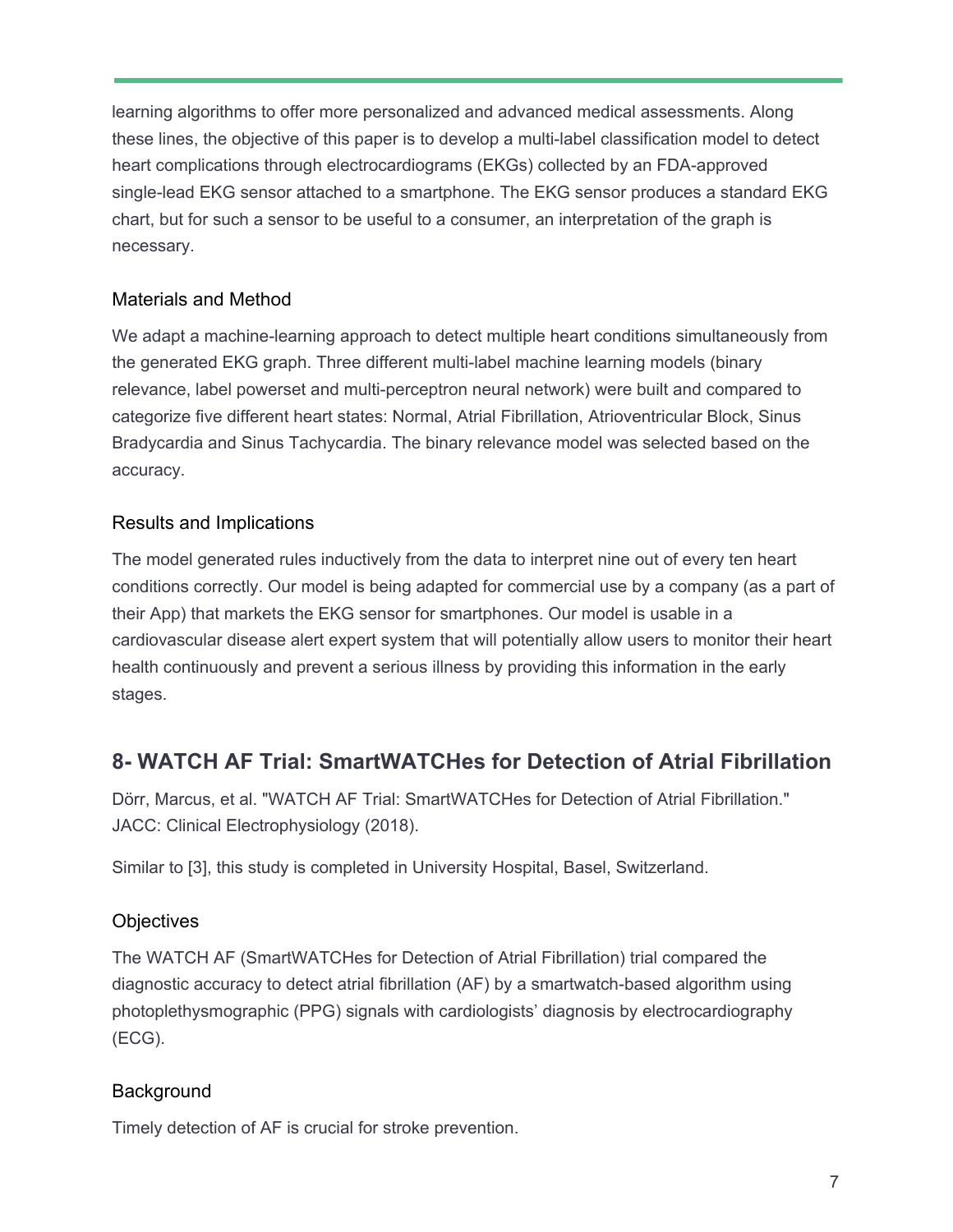#### Methods

In this prospective, 2-center, case-control trial, a PPG pulse wave recording using a commercially available smartwatch was obtained along with Internet-enabled mobile ECG in 672 hospitalized subjects. PPG recordings were analyzed by a novel automated algorithm. Cardiologists' diagnoses were available for 650 subjects, although 142 (21.8%) datasets were not suitable for PPG analysis, among them 101 (15.1%) that were also not interpretable by the automated Internet-enabled mobile ECG algorithm, resulting in a sample size of 508 subjects (mean age 76.4 years, 225 women, 237 with AF) for the main analyses.

#### **Results**

For the PPG algorithm, we found a sensitivity of 93.7% (95% confidence interval [CI]: 89.8 to 96.4), a specificity of 98.2% (95% CI: 95.8 to 99.4), and 96.1% accuracy (95% CI: 94.0 to 97.5) to detect AF.

#### **Conclusions**

The results of the WATCH AF trial suggest that detection of AF using a commercially available smartwatch is in principle feasible, with very high diagnostic accuracy. Applicability of the tested algorithm is currently limited by a high dropout rate as a result of insufficient signal quality. Thus, achieving sufficient signal quality remains challenging, but real-time signal quality checks are expected to improve signal quality. Whether smartwatches may be useful complementary tools for convenient long-term AF screening in selected at-risk patients must be evaluated in larger population-based samples.

# **9- Rationale and design of a large-scale, app-based study to identify cardiac arrhythmias using a smartwatch: The Apple Heart Study**

Turakhia, Mintu P., et al. "Rationale and design of a large-scale, app-based study to identify cardiac arrhythmias using a smartwatch: The Apple Heart Study." American heart journal 207 (2019): 66-75.

This is the most comprehensive study on cardiac arrhythmias using a smart watch. These parties are involved in the study:

- Center for Digital Health, Stanford University Stanford, CA
- VA Palo Alto Health Care System, Palo Alto, CA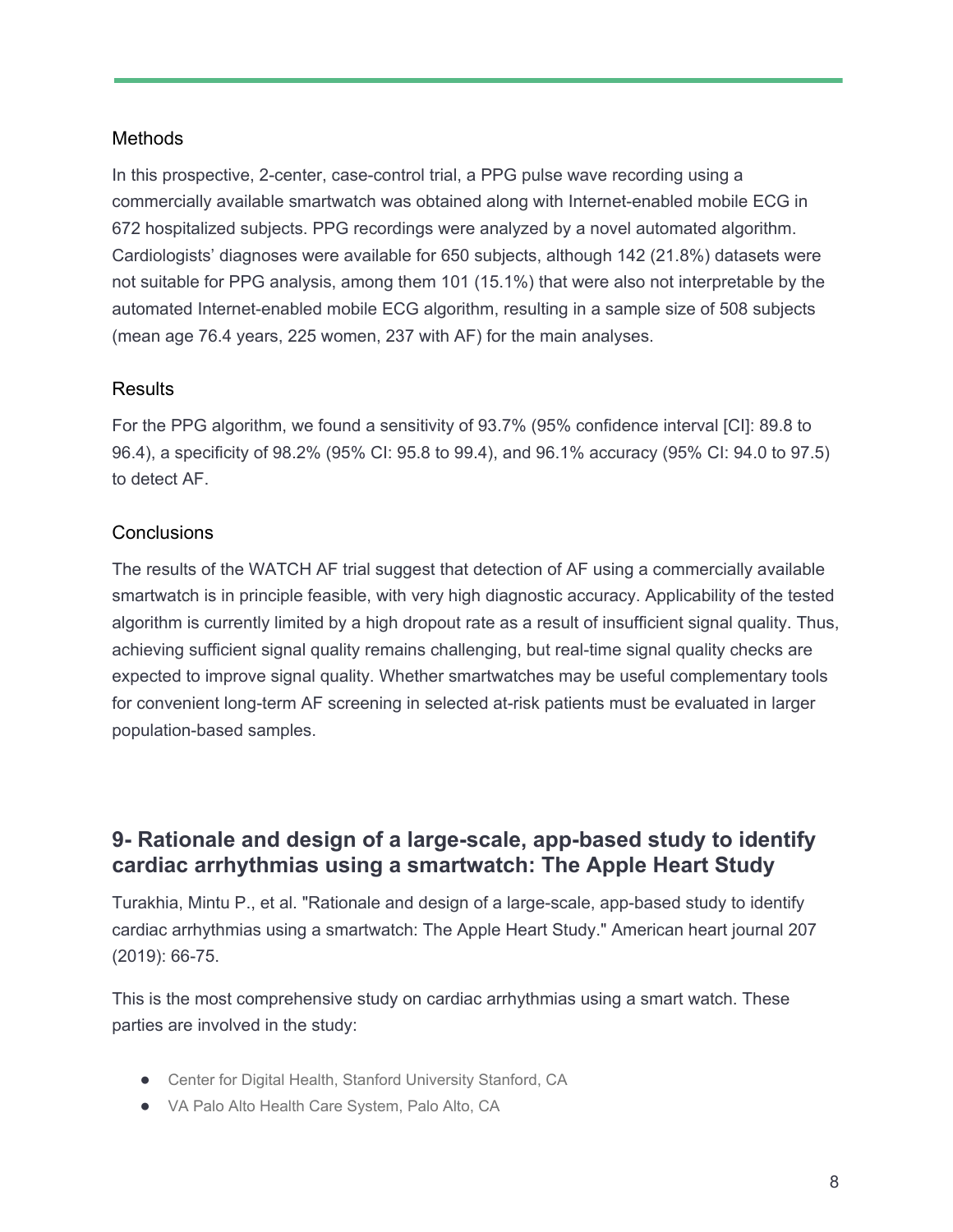- Quantitative Sciences Unit, Stanford University, Stanford, CA
- Stanford Center for Clinical Research, Stanford University, Stanford, CA
- Information Resources and Technology, Stanford University, Stanford, CA
- Apple Inc. Cupertino, CA
- Lankenau Heart Institute and Jefferson Medical College, Philadelphia, PA
- University of Colorado School of Medicine, Denver, CO
- Division of Cardiovascular Disease, Cooper Medical School of Rowan University, Camden, NJ
- StopAfib.org, American Foundation for Women's Health, Decatur, TX
- Duke Clinical Research Institute, Duke University, Durham, NCI
- Division of Cardiovascular Medicine, Stanford University, Stanford, CA

#### **Background**

Smartwatch and fitness band wearable consumer electronics can passively measure pulse rate from the wrist using photoplethysmography (PPG). Identification of pulse irregularity or variability from these data has the potential to identify atrial fibrillation or atrial flutter (AF, collectively). The rapidly expanding consumer base of these devices allows for detection of undiagnosed AF at scale.

#### **Methods**

The Apple Heart Study is a prospective, single arm pragmatic study that has enrolled 419,093 participants (NCT03335800). The primary objective is to measure the proportion of participants with an irregular pulse detected by the Apple Watch (Apple Inc, Cupertino, CA) with AF on subsequent ambulatory ECG patch monitoring. The secondary objectives are to: 1) characterize the concordance of pulse irregularity notification episodes from the Apple Watch with simultaneously recorded ambulatory ECGs; 2) estimate the rate of initial contact with a health care provider within 3 months after notification of pulse irregularity. The study is conducted virtually, with screening, consent and data collection performed electronically from within an accompanying smartphone app. Study visits are performed by telehealth study physicians via video chat through the app, and ambulatory ECG patches are mailed to the participants.

#### **Conclusions**

The results of this trial will provide initial evidence for the ability of a smartwatch algorithm to identify pulse irregularity and variability which may reflect previously unknown AF. The Apple Heart Study will help provide a foundation for how wearable technology can inform the clinical approach to AF identification and screening.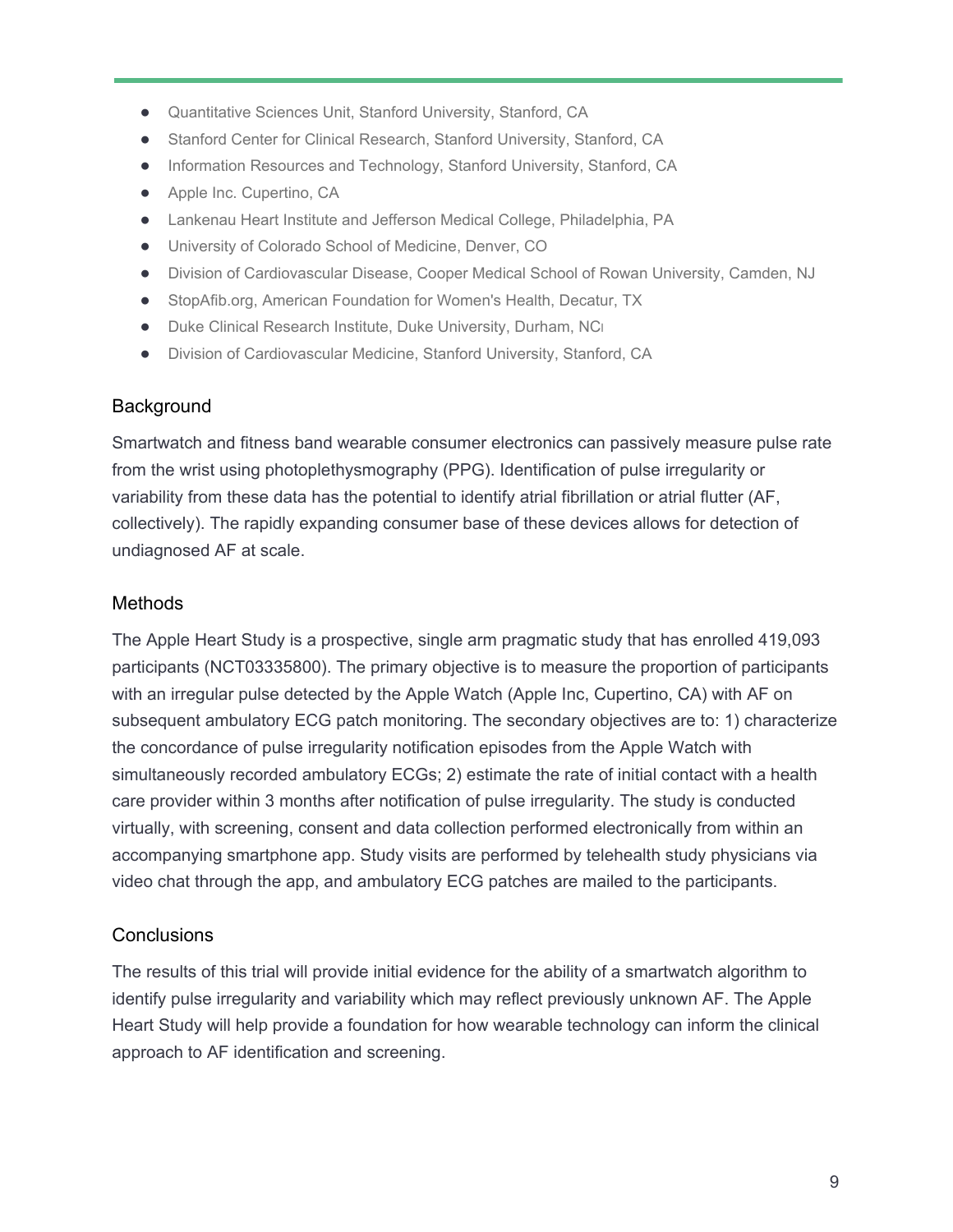# **10- Diagnostic assessment of a deep learning system for detecting atrial fibrillation in pulse waveforms**

Poh, Ming-Zher, et al. "Diagnostic assessment of a deep learning system for detecting atrial fibrillation in pulse waveforms." Heart 104.23 (2018): 1921-1928.

## **Objective**

To evaluate the diagnostic performance of a deep learning system for automated detection of atrial fibrillation (AF) in photoplethysmographic (PPG) pulse waveforms.

#### Methods

We trained a deep convolutional neural network (DCNN) to detect AF in 17 s PPG waveforms using a training data set of 149 048 PPG waveforms constructed from several publicly available PPG databases. The DCNN was validated using an independent test data set of 3039 smartphone-acquired PPG waveforms from adults at high risk of AF at a general outpatient clinic against ECG tracings reviewed by two cardiologists. Six established AF detectors based on handcrafted features were evaluated on the same test data set for performance comparison.

#### **Results**

In the validation data set (3039 PPG waveforms) consisting of three sequential PPG waveforms from 1013 participants (mean (SD) age, 68.4 (12.2) years; 46.8% men), the prevalence of AF was 2.8%. The area under the receiver operating characteristic curve (AUC) of the DCNN for AF detection was 0.997 (95% CI 0.996 to 0.999) and was significantly higher than all the other AF detectors (AUC range: 0.924–0.985). The sensitivity of the DCNN was 95.2% (95% CI 88.3% to 98.7%), specificity was 99.0% (95% CI 98.6% to 99.3%), positive predictive value (PPV) was 72.7% (95% CI 65.1% to 79.3%) and negative predictive value (NPV) was 99.9% (95% CI 99.7% to 100%) using a single 17 s PPG waveform. Using the three sequential PPG waveforms in combination (<1 min in total), the sensitivity was 100.0% (95% CI 87.7% to 100%), specificity was 99.6% (95% CI 99.0% to 99.9%), PPV was 87.5% (95% CI 72.5% to 94.9%) and NPV was 100% (95% CI 99.4% to 100%).

## **Conclusions**

In this evaluation of PPG waveforms from adults screened for AF in a real-world primary care setting, the DCNN had high sensitivity, specificity, PPV and NPV for detecting AF, outperforming other state-of-the-art methods based on handcrafted features.